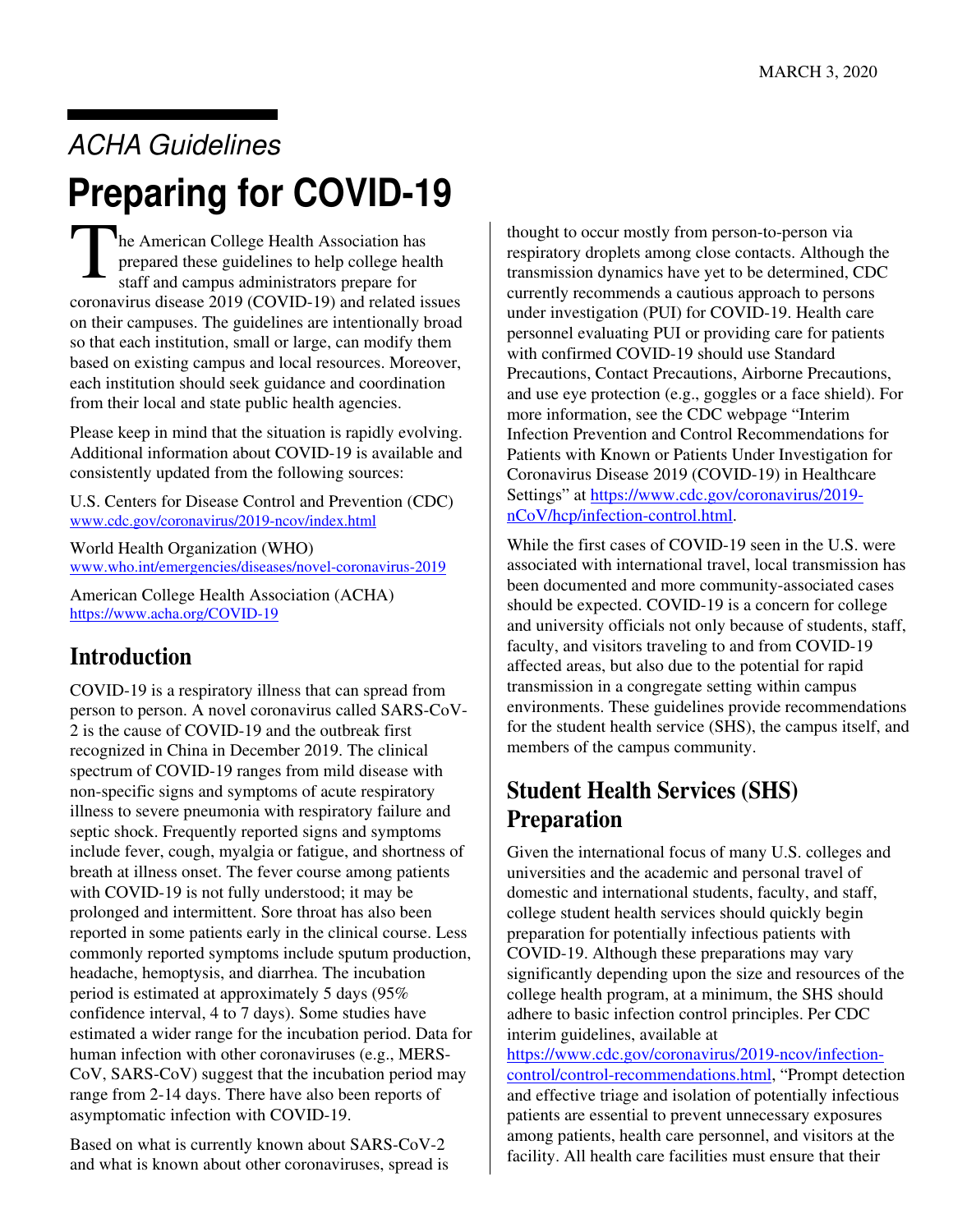personnel are correctly trained and capable of implementing infection control procedures; individual health care personnel should ensure they understand and can adhere to infection control requirements."

#### **Establish a Student Health Services COVID-19 Planning and Response Committee**

In most college health settings, the first step will be to establish a committee to lead the organizational response to COVID-19. Health, counseling, and health promotion program leaders should identify individual staff members (and, if possible, alternates) with either expertise in infectious disease planning and response or a willingness to study current CDC and WHO recommendations and stay abreast of changing guidelines as the situation unfolds nationally and internationally. A team leader should be identified, and specific duties and responsibilities should be assigned to individual team members. Depending on the size and complexity of the campus health and wellbeing program, one person may be filling more than one of the committee roles.

The COVID-19 Planning and Response Committee could include the following:

- a team leader: a medical/nursing staff member with leadership skills; ideally a clinical or nursing director,
- an administrative leader in the SHS or college health program,
- an additional medical or nursing clinician,
- a health promotion professional with skills in population health services and prevention campaigns
- a counseling/mental health professional,
- an information technology (IT) professional or a staff member with a solid understanding of SHS and campus IT systems,
- a member of the reception staff at the health center,
- an infection prevention and control coordinator
- the chief financial officer or a business manager
- a marketing and communications representative
- a materials/supply manager
- a lab representative
- an environmental services/housekeeping/facilities management representative,
- a student member of the campus student health advisory committee, and
- a local and/or state health department official(s), if possible.

The COVID-19 Planning and Response Committee will:

**Identify the content of staff education and training and arrange for the training.** SHS personnel must be trained and capable of adhering to and implementing infection control procedures. If possible, a staff member or community health care professional experienced in infection prevention and control training should instruct SHS staff.

- At a minimum, non-clinical staff should be trained on respiratory and hand hygiene, including cough etiquette, the proper techniques for using alcoholbased hand sanitizers and washing hands with soap and water, and the use of standard facemasks and social distancing.
- or disposable face shield); proper donning (putting • Clinical staff should be trained on respiratory and hand hygiene as well as correct use of personal protective equipment (PPE) including long-sleeved isolation gowns, gloves, and eye protection (goggles on) and doffing (taking off) of PPE; disposal of PPE; and the prevention of contamination of clothing, skin, and environment during the doffing process.
- • Clinical staff should be medically cleared and fittested for N95 respirator masks and trained in their proper use as required by OSHA respiratory protection standards.

**Prepare the SHS facility for triage and isolation of patients potentially infected with COVID-19.** While ideally the SHS will be informed in advance of the arrival of a patient with a potential COVID-19 infection, that will not always be the case. Therefore, appropriate measures should be implemented before patient arrival, upon arrival, and throughout the duration of the affected patient's presence in the health care setting to protect the patient, SHS staff, other patients, and visitors. The SHS should take the following steps:

Share information about COVID-19 on the campus and health services websites and through social media. Use visual alerts (e.g., posters, flyers) at the SHS entrances and other strategic places inside the SHS (e.g., front desk, waiting room) asking patients to notify SHS staff prior to or immediately upon arrival if they are experiencing symptoms of respiratory illnesses (cough, runny nose, fever) and any travel history to areas with documented COVID-19 transmission or close contact with an individual diagnosed with COVID-19 within the past 14 days. With more cases of community transmission occurring, COVID-19 must be considered with all respiratory illnesses without an identified source of exposure or an alternative explanatory diagnosis.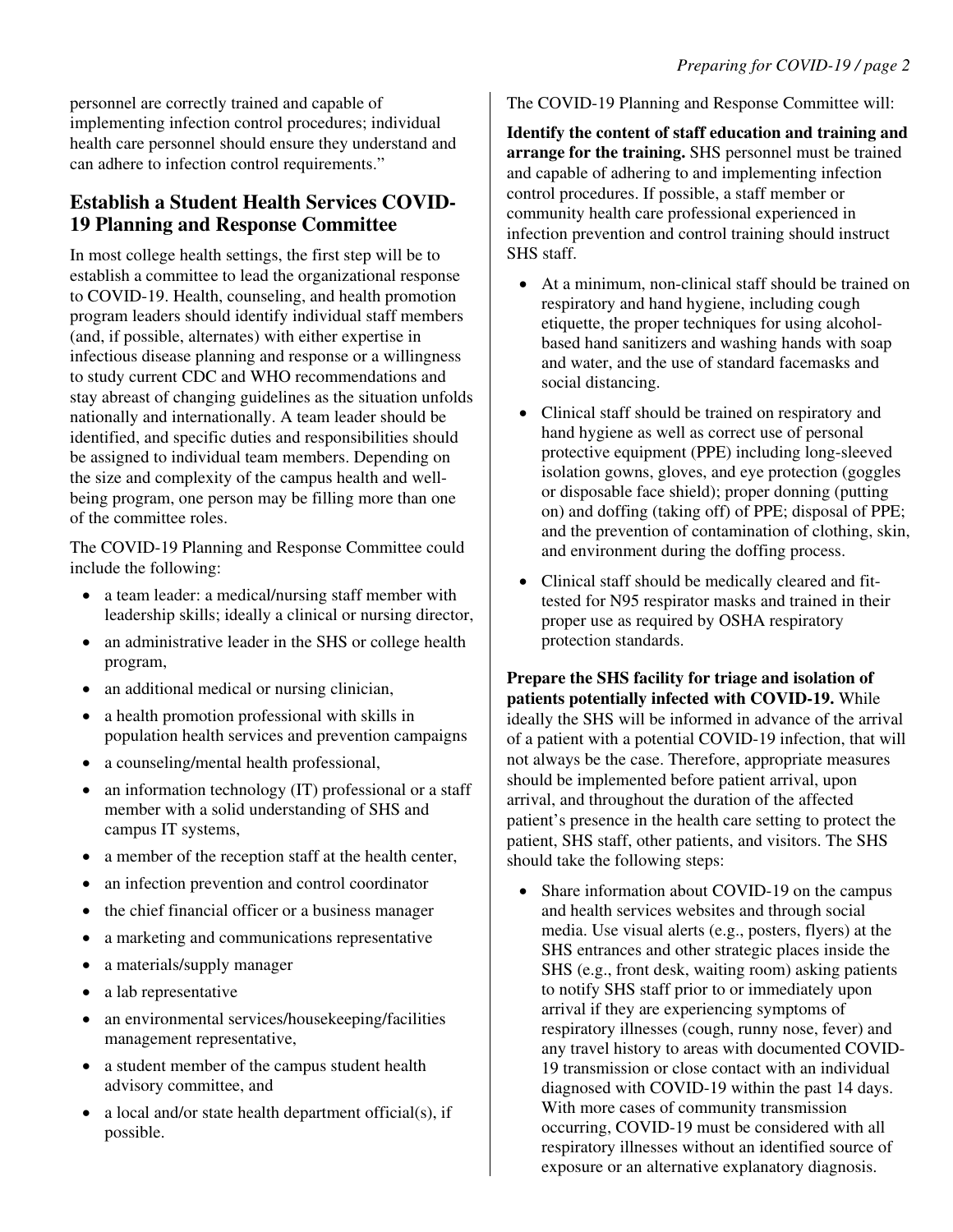- Place face masks, tissues, and alcohol-based hand sanitizers at the SHS entrances and other strategic places in the health center and ask patients presenting with respiratory symptoms to don a face mask upon entry into the facility and follow triage procedures. In facilities where it is feasible, considering segregating the waiting area into "well" and "sick" sections.
- Identify a room in the facility most suited to isolating a patient with potentially serious respiratory infection (including COVID-19) and take steps to ensure that only essential health care personnel wearing appropriate PPE enter the room. While some student health services may have access to a negativepressure isolation room (airborne infection isolation room or AIIR), it is likely that most will not. If an AIIR is not available, patients with a potential COVID-19 infection should be transferred as soon as feasible to a facility where an AIIR is available.
- Restrict visitors from entering the area of a suspected COVID-19 patient. Appropriate signage should be prepared in advance and posted to inform people that the area is restricted for the purpose of infectious disease control.
- prevention and control procedures, including use of • Upon the arrival of a patient with a potential COVID-19 infection, immediately institute infection PPE.

 **Develop SHS protocols for triage and evaluation of potential COVID-19 patients.** The COVID-19 Planning and Response Committee should consult current CDC guidelines regarding the assessment of potential COVID-19 patients. Details of appropriate protocols can be found at the CDC webpage "Evaluating and Reporting Persons Under Investigation (PUI)" at

<https://www.cdc.gov/coronavirus/2019-nCoV/clinical>criteria.html.

Relevant CDC protocols, flowcharts, and tools should be incorporated into a larger policy and procedure that identifies responsibility for screening and documentation, specimen collection, reporting, and data review.

#### **Develop an internal and external alert system regarding the arrival of a potential COVID-19 patient.**

The COVID-19 Planning and Response Committee should implement policies and procedures that promptly alert key individuals inside and outside the SHS about the arrival of a known or suspected COVID-19 patient. These individuals will include key SHS clinical and frontline personnel, college/university emergency preparedness leadership, emergency department and hospital contacts, infectious diseases experts, and public health officials.

- Prepare an internal alert system.
	- Develop a notification roster and checklist.
	- addresses of key SHS, counseling, and health Include mobile and home phone numbers, pager numbers, and work and personal email promotion personnel.
	- Review the internal alert plan with SHS staff, including designation of those individuals responsible for implementing these notifications.
- Prepare an external alert system.
	- Develop a notification roster and checklist.
	- Identify website addresses; home, mobile, and pager numbers; and email addresses of key contacts, including:
		- university emergency preparedness team members
		- local and/or state health department/public health authorities
		- university employee health service personnel
		- · local hospital emergency departments
		- closest academic medical center
		- emergency room
		- hospital epidemiology
		- infectious diseases consultant
		- severe communicable diseases unit (if available)
	- Review external alert plan with SHS staff, including designation of those individuals responsible for implementing these notifications.

**Stock personal protective equipment (PPE) in accordance with CDC guidelines.** The COVID-19 Planning and Response Committee should take steps to

ensure that the SHS has appropriate PPE available for staff who may be providing treatment, care, or services to potential COVID-19 patients. Such PPE would include:

- N95 respirators (with appropriate medical clearance and fit-testing of clinical staff)
- long-sleeved isolation gowns
- gloves
- disposable face shields or goggles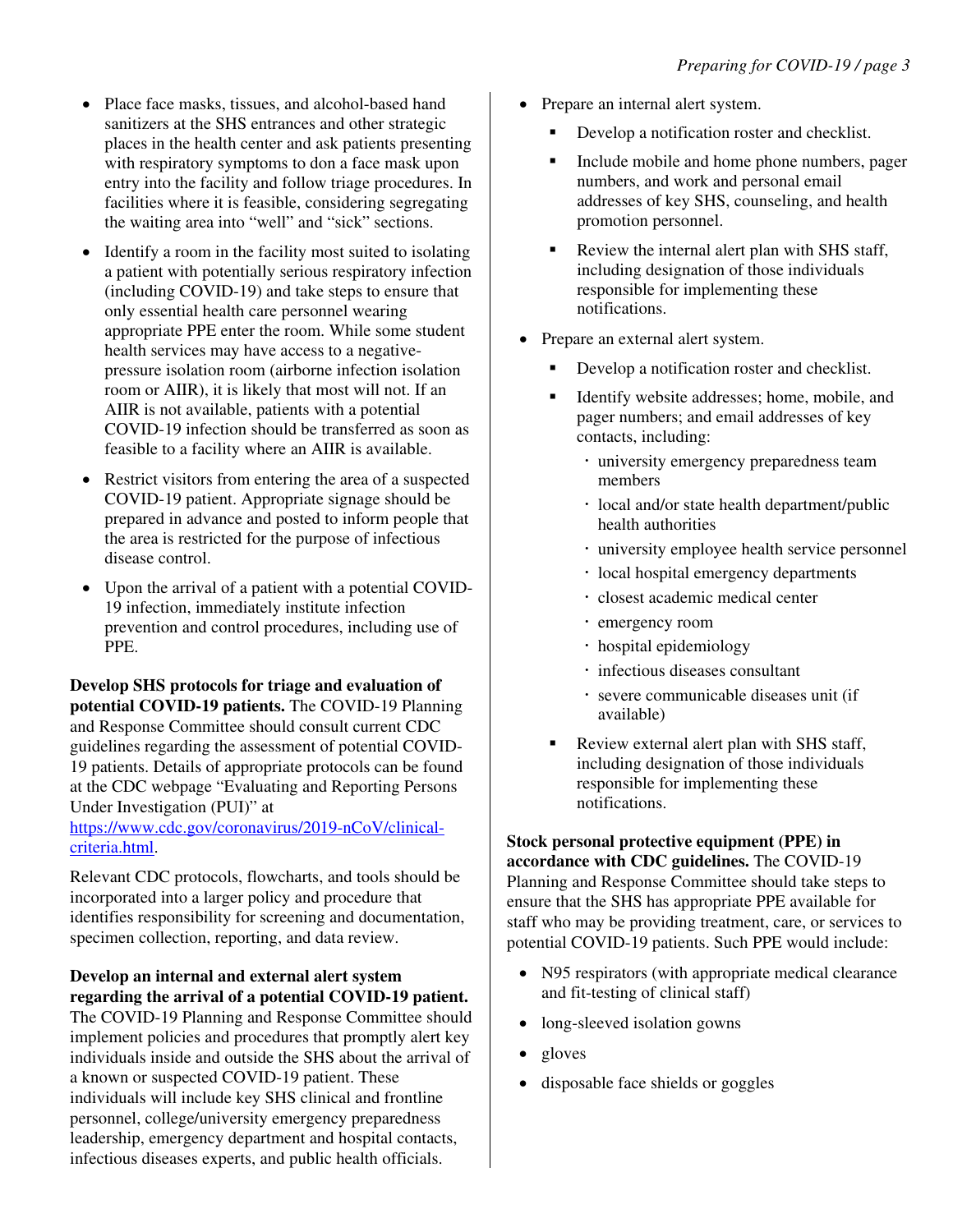#### **Implement environmental infection control.** SHS

should make efforts to implement environmental infection control appropriate to emerging viral pathogens, including SARS-CoV-2, the virus that causes COVID-19. As per current interim CDC guidance:

- • Dedicated medical equipment should be used for patient care.
- All non-dedicated, non-disposable medical equipment used for patient care should be cleaned and disinfected according to manufacturer's instructions and facility policies.
- Ensure environmental cleaning and disinfection procedures are followed consistently and correctly and are appropriate for SARS-CoV-2 in health care settings. Products with EPA-approved emerging viral pathogens claims are recommended for use against SARS-CoV-2.

**Develop a surge care plan.** The SHS should consider how to provide care in the event COVID-19 becomes more widespread, creating increased health care demand. Actions could include:

- suspending routine care to focus on care for COVID-19 patients and other acute care.
- exploring telehealth (and telephone) capabilities to assess and treat patients.
- developing continuity of operations plans to allow for continued services.
- exploring options for remote work in the event of community social distancing.

For more detailed information about interim guidelines for preventing the spread of COVID-19 in a health care setting, read "Interim Infection Prevention and Control Recommendations for Patients with Confirmed Coronavirus Disease 2019 (COVID-19) or Persons Under Investigation for COVID-19 in Healthcare Settings" at <https://www.cdc.gov/coronavirus/2019> ncov/hcp/infection-control.html.

### **Campus Preparation**

Preparation is key to an organized, effective, and efficient campus-wide response to contagion and the disruption, misinformation, and chaos that could quickly ensue once a member of the campus community is diagnosed with COVID-19 or deemed a PUI. In addition to creating an SHS COVID-19 Planning and Response Committee, the campus should establish a working group to lead campuswide efforts in preparing for COVID-19. At a minimum, membership should include persons with relevant

expertise and the authority to deploy resources and key partners involved in providing care, treatment, or support services.

Potential members include:

- the SHS director, medical director, or chief nursing officer
- the team leader of the SHS COVID-19 Planning and Response Committee
- the university's emergency preparedness team
- local or state health department consultants
- academic medical center consultants
- local emergency room/hospital/emergency medical services partners
- international Studies Office/Study abroad programs representatives
- housekeeping/facilities management/environmental services representatives
- information technology representatives
- campus safety representatives
- counseling/psychological services representatives
- food service representatives
- Housing/residence life representatives
- academic deans and/or advisors
- a representative from the Office of the President
- • a representative from the Vice President of Student Affairs Office
- a representative from the Vice President of Finance **Office**
- a representative from the Dean of Students Office
- university relations/communications staff
- legal counsel/Risk management representatives
- human resources representatives
- a student government representative, preferably one who was elected by students to their position

 include: Responsibilities of the campus COVID-19 work group

• Reviewing the university's emergency preparedness plan**,** SHS and local public health relevant protocols, communication plans, and relevant organizational charts.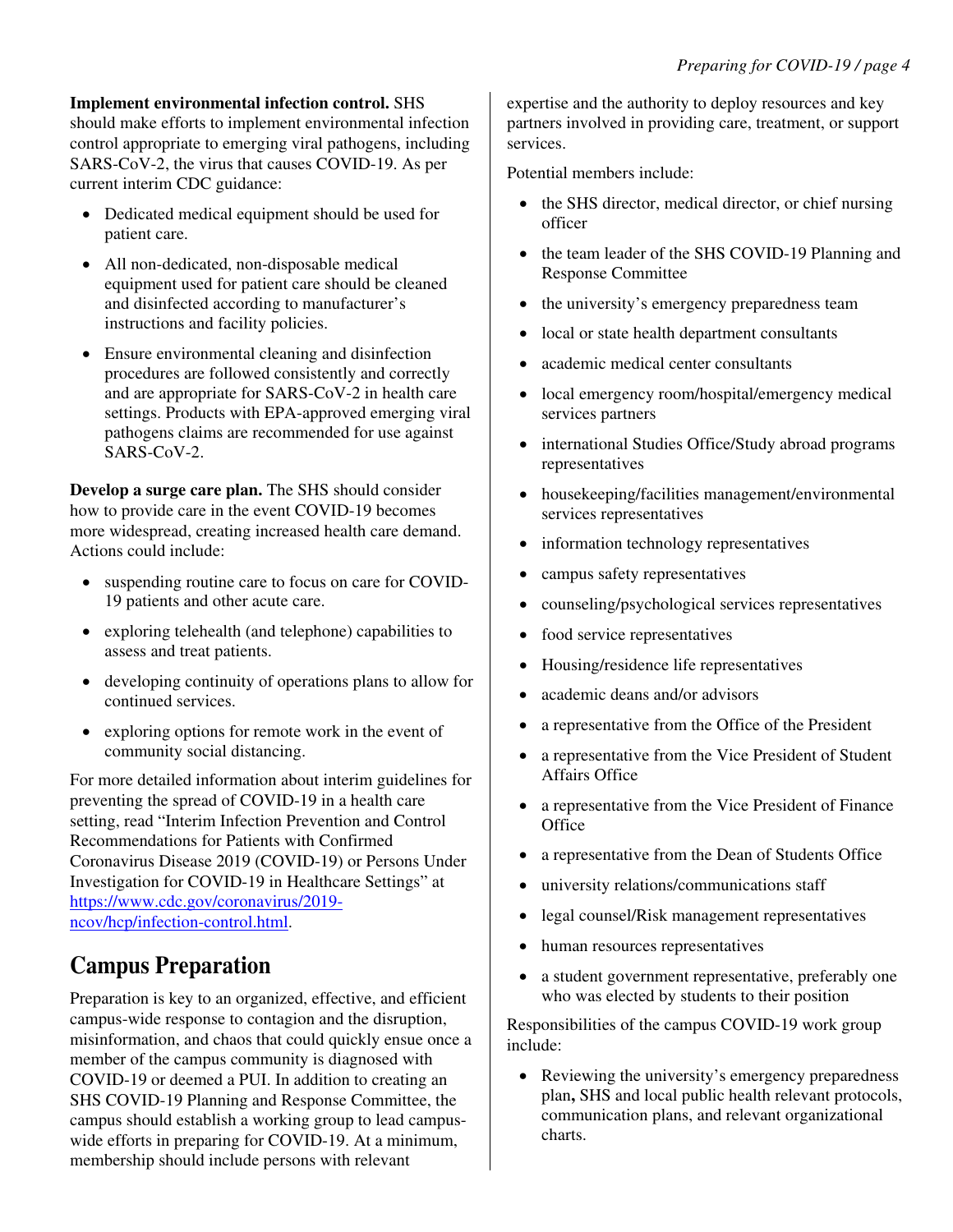- Monitoring the CDC and WHO websites regularly for updated information on COVID-19, guidelines, and travel advisories.
- Aligning campus policies and communications to ensure consistency and alignment with current public health guidelines.
- Coordinating decisions about cancellation or limitations on employee and student travel.
- Identifying or establishing a building or units on or off campus for students requiring isolation who cannot be isolated/quarantined at home.
	- officials or local government officials to identify Consult with local or state health department appropriate quarters that meet medical/public health requirements.
	- Consult with legal counsel and procurement to develop a memorandum of understanding (MoU) with local apartment complexes or hotels.
- Supporting and caring for the student deemed a PUI.
- Identifying the responsible individual or office for:
	- monitoring isolation compliance, such as the local public health department.
	- enforcing isolation compliance, such as campus safety or city/county public safety, in conjunction with local/state health department.
	- ensuring the student dons a surgical mask during transport to the isolation unit.
	- needs transfer to an appropriate hospital setting. monitoring the isolated student's temperature and symptoms and determining if the student
	- determining when the isolation period is no longer indicated.
- Developing policies and preparing academic advisors, faculty, and financial aid staff to address students' academic and financial concerns resulting from prolonged class absence or withdrawal.
- Developing a support program for students who are quarantined or isolated. The support program should include:
	- mental health support for students and parents via telehealth (telephone or online).
	- a system to provide students with food and supplies.
- online instruction options, live feeds, recordings, or implement a note-taking program for students.
- tutoring for those students after quarantine or isolation.
- student privacy and safety protection.
- Developing guidelines for campus events. Elements could include:
	- **Exercise 1** encouraging participants to stay home while sick through messaging and/or flexible refund policies.
	- making hand sanitizer/handwashing facilities widely available.
	- use of non-contact greetings.
	- planning for the economic impact of event cancellations.
- Developing guidelines for employees, such as use of PPE, absences, and compensation/pay of employees who are quarantined or asked to work from home.
- Developing and disseminating guidelines on environmental control, such as cleaning policies.

### **Preparing a COVID-19 Event Communications Plan**

 group will be the development and direction of campus An important function of the campus COVID-19 work communications. The group should:

- Define goals of communications plan for various scenarios, such as case on campus, case in community, travel restrictions, etc. Goals generally fall into one of three categories:
	- **Providing reassurance and information about** personal safety
	- Communicating action steps requested of community members
	- General information
- Develop key messages.
	- key messages on: • Define offices/subject matter experts to draft
		- · health
		- travel and immigration
		- business impacts
		- academic impacts
		- environmental health
		- human resources policies and resources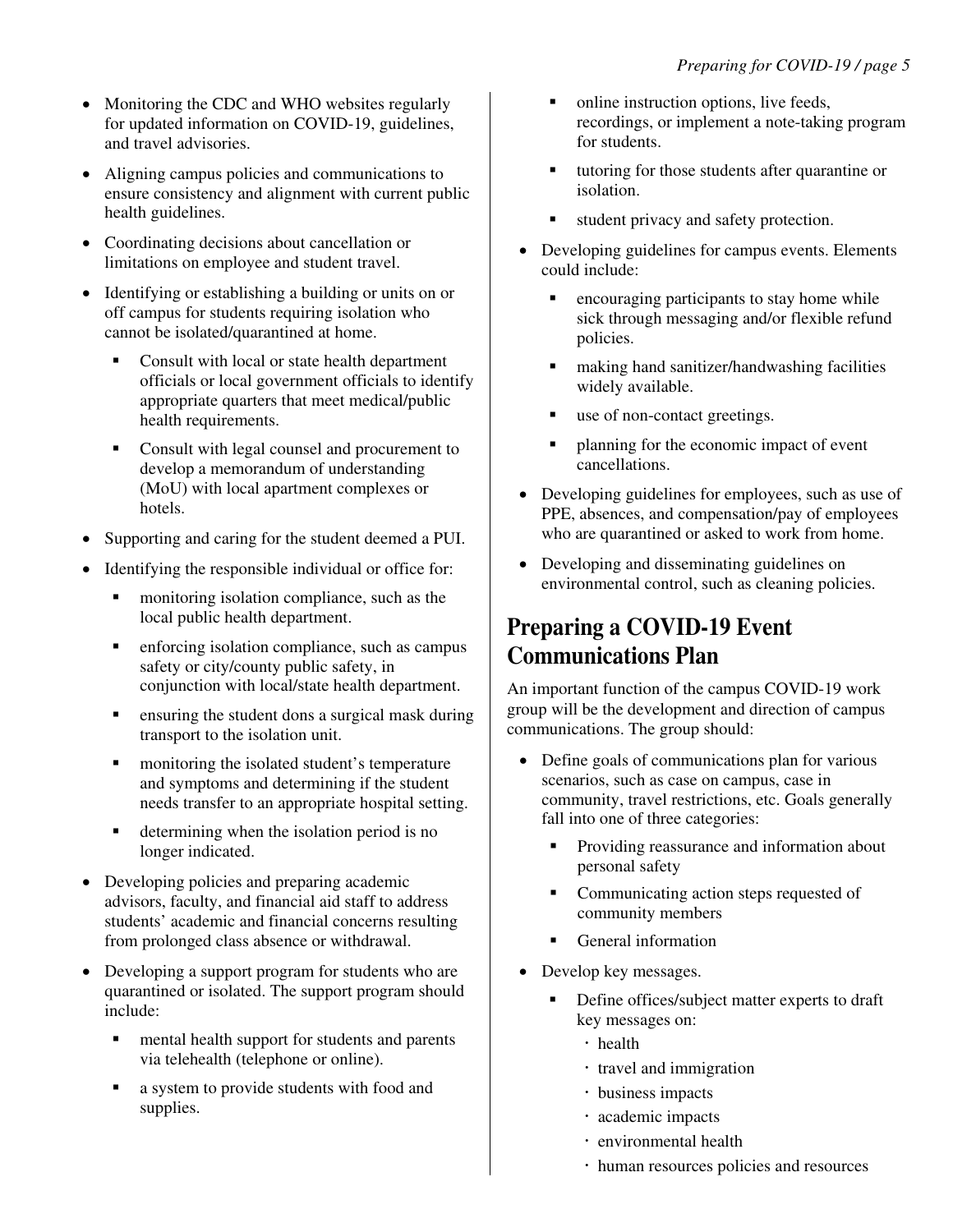- Define approval/clearance process for messages. Consider the need for rapid response and with whom to coordinate/collaborate on messaging:
	- communications office
	- policy director/senior university leadership
	- subject matter expert
- campus community. • Develop capacity to translate information for target audiences in languages that meet the needs of the
- Draft messages for potential future events. Campuses should consult with their campus Clery Director or appropriate campus official to evaluate the need to send a Timely Warning if a case is identified on campus.
	- first case/death on campus
	- **first case/death in community**
	- university disruption/closure
- Define target audiences and key issues for communications.
	- students
		- domestic
		- · international
	- faculty
	- staff
	- parents
	- community members
- Define and develop communication mechanisms.
	- Electronic communications:
		- Develop mass email capability to all students, staff/faculty, and parents (assure 24/7 access to IT individual who has access to these lists).
		- Develop website announcement capability including timed updates and FAQs.
		- Develop designated a email address for questions from university community, parents, and members of the general public.
		- Develop campus text alert capability.
		- Develop social media capability, including channels unique to target populations. (e.g., WeChat for Chinese international students).
- Phone communications:
	- Plan hotline with appropriate staffing
	- Plan answering machine messages to include timed updates
- Written communications:
	- Develop patient education handouts
	- Create and post flyers and posters
	- Share announcements in the student newspaper
- Develop mechanisms to monitor and correct for rumors and inaccurate information, including monitoring social media.
- Define internal spokesperson(s) for communications/education. Identify individual(s) to do presentations and answer questions in the following settings:
	- **residence halls**
	- classrooms
	- "town meeting"
	- $\blacksquare$  employee work site
	- $\blacksquare$  live social media events
- • Plan media relations communication.
	- Identify university spokesperson(s) for external communications.
	- Proactively engage campus/student media.
	- Build relationships with local public information officers from public health and medical centers/groups.
	- Funnel all media requests through the central communications office.

#### **University Business and Finance Continuity Plans**

Business and finance continuity plans are an integral part of emergency preparedness and disaster recovery and should address both short term and extended scenarios including if community mitigation through social distancing is recommended. Departments should consider the following in their plans:

• The potential financial ramifications of a campus COVID-19 outbreak and the estimated emergency funding to cover purchases and business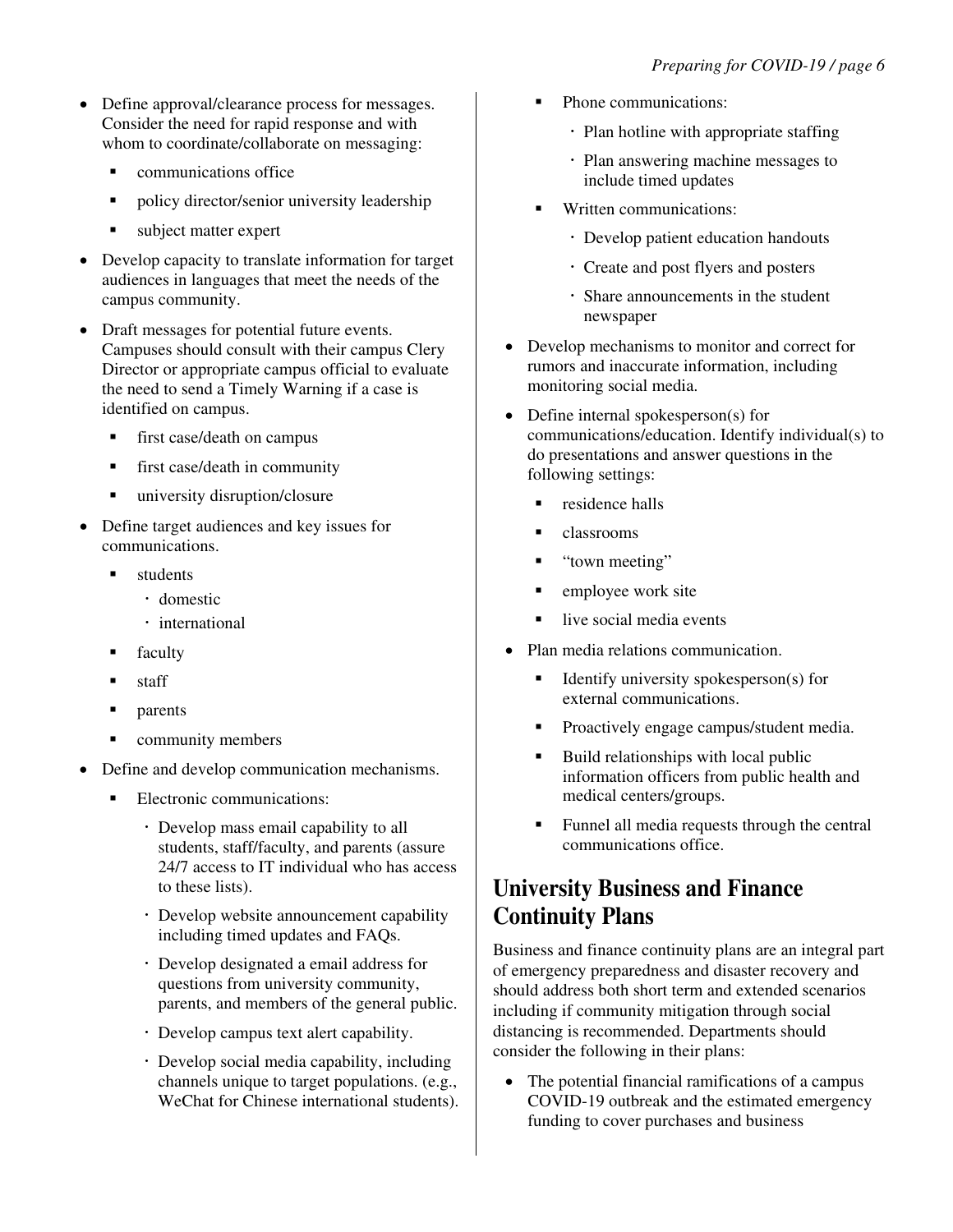abroad programs may be significantly impacted. continuation. Departments highly reliant on international student tuition, international research and development, or visiting scholar or study

- The costs of stockpiling supplies (medical, food, paper products, and other consumables).
- Policies and procedures for rapid procurement and payment for supplies, equipment, and services.
- The continuation of payroll and accounting operations in the face of high employee absenteeism.
- Potential for campus closure on advice and consultation with local health department based upon factors such as high rate of infectivity, high morbidity, serious mortality, absenteeism, and other school system closure.
- anticipated financial needs. • Formulating and drilling plans to address
- Information technology needs and capabilities to support social distancing
- responsibilities and actions in the event of • Updating the plan to address departmental significant staff reduction or campus closure, including mission essential functions (e.g., ongoing research and research animals), mission critical employees, and alternative site possibilities.
- Informing community members about personal preparedness.

#### **Planning Related to Arrivals on Campus from COVID-19 Affected Areas**

The CDC has developed interim guidance for individuals arriving from COVID-19 affected areas available at<https://www.cdc.gov/coronavirus/2019> ncov/php/risk-assessment.html.

#### **Key points to consider**:

• The situation continues to fluctuate as more is learned about the virus that causes COVID-19. It is important to check the CDC website for updated travel information and guidance. Travel to or from some countries has been restricted, and guidance for returning travelers varies by country or region. In some cases, this may include a need for quarantine or monitoring.

- and activity restrictions. All returning travelers Identify students and/or scholars who have traveled within the past 14 days to countries assigned a Level 3 Travel Warning by the CDC. Institutions should coordinate closely with local public health authorities regarding recommendations on travel from areas with community transmission should receive instructions and advised to actively monitor for symptoms of illness (fever and respiratory symptoms).
- Students living in on-campus housing who have recent travel history to a Level 3 Travel Warning country and who may be subject to self-quarantine will need special assistance as described in the Campus Preparation section.
- If a university or college official becomes aware of an individual from a COVID-19 affected area who has developed a fever and respiratory symptoms, appropriate campus health care personnel should be notified prior to arrival at the SHS so that infection control procedures can be implemented. Notification of appropriate state or local health officials should also occur if COVID-19 is suspected.
- Additional educational steps may be taken by institutions to inform arriving students, scholars, and visitors from COVID-19 affected areas about symptoms as well as preventative measures through various outlets including admission materials, health forms, orientation sessions, and websites. These materials should be available in different languages.
- ACHA recommends that institutional health insurance policies be made readily available to students and scholars upon arrival on campus to assure resources are available to care for suspected COVID-19 cases.

#### **Planning for University Students, Faculty, or Staff Travelling Internationally**

 should be considered. Universities should establish institutional policies or advisories for employees and students who travel outside the U.S. To quickly locate and communicate with university-associated travelers, particularly during an emergency, a travel registry with mandatory registration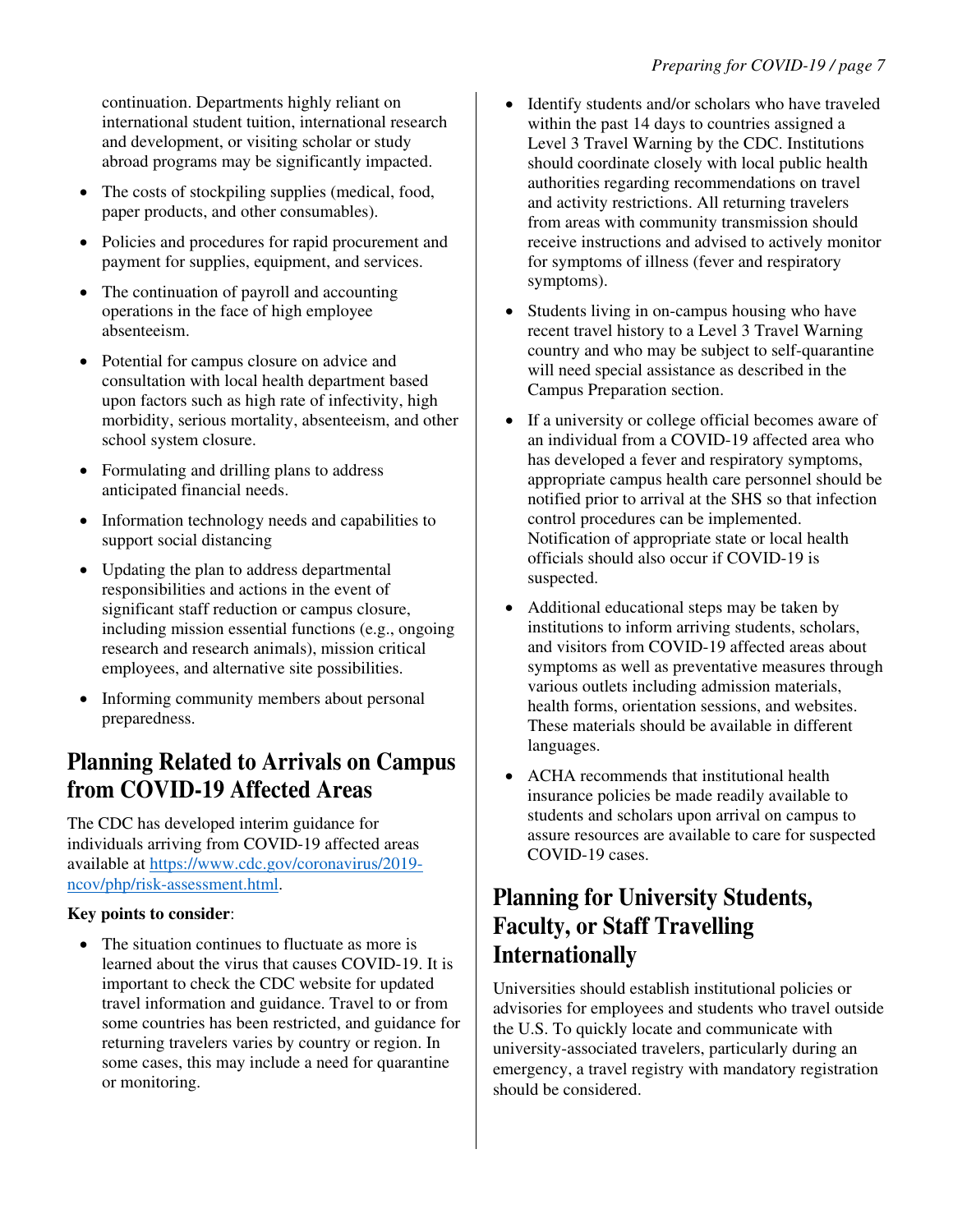Any university-related persons traveling internationally should:

- seek appropriate pre-travel guidance prior to travel. The CDC, WHO, and U.S. State Department have developed guidelines for travelers to COVID-19 affected areas. The CDC has issued travel advisories for countries where active outbreaks of COVID-19 are ongoing and the risk of exposure is high. Non-essential travel to these countries is discouraged. See [https://wwwnc.cdc.gov/travel/notices.](https://wwwnc.cdc.gov/travel/notices)
- evacuation insurance for the duration of travel. • ensure that they are covered by adequate health and Communicable disease epidemic and pandemic events are frequently excluded by travel insurance programs and travelers should be made aware of this.
- register with the U.S. State Department Smart Traveler Enrollment Program: [https://step.state.gov/step/](https://step.state.gov/step)
- develop an action plan regarding potential scenarios including evacuation in case of active COVID-19 outbreaks arising in their destination; a robust and accurate list of contacts (family, university, insurance, embassy, etc.); and viable communication plans.
- remain current on the rapidly evolving travel advisories issued by the CDC, WHO, and the U.S. State Department.
- (including interim itinerary layovers) to areas of • reevaluate travel plans if they involve travel potential high risk.
- actively and intentionally
	- learn about and exercise appropriate preventive measures to prevent COVID-19 infection;
	- learn to identify
		- signs and symptoms of COVID-19 infections
		- appropriate steps to take in the event of developing any such symptoms (rapid evaluation at a health care facility, mask use, social isolation pending diagnosis)
	- monitor themselves for symptoms which could represent COVID-19 infection. These travelers should not embark on travels and consider interrupting travel-in-progress if symptoms develop.

### **University-Related Persons Currently in Countries with New COVID-19 Activity or Advisories**

As COVID-19 continues to spread throughout the world, university-related persons may find themselves in countries with newly arising COVID-19 activity and advisories. During this worldwide outbreak, the traveler must remain vigilant and monitor current news and advisories. Guidance for the traveler will vary based on a multitude of potential scenarios. At a minimum, institutions of higher education (IHEs) should work with travelers to:

- actively monitor the institution's travel registry and take appropriate action as advisories arise.
- individual(s), their families and the institution of • establish and maintain a comprehensive bidirectional communication plan with the higher education (IHE). IHEs should designate a point person from the sponsoring program/department with whom travelers can correspond.
- familiarize themselves with the basics of COVID-19 prevention and symptom recognition as noted in the previous section.
- establish a detailed plan for obtaining medical evaluation and treatment.
- create and execute evacuation plans if necessary.
- work with the U.S. State Department, appropriate embassies, and contracted insurance (medical, evacuation, travel, etc.) companies as appropriate.
- make emergency funds available if necessary.
- aid in repatriation efforts as appropriate.

## **Xenophobia and Community Values**

Given the origins of COVID-19 in China and the recent expansion of the CDC's level 3 travel warnings to other countries, university leaders should be prepared for the possibility of xenophobic responses within the campus community. Fear and anxiety can lead to social stigma which may arise when people associate a specific illness with a population or nationality, despite the fact that not everyone in that population is at increased risk of having the illness. This virus knows no geopolitical boundaries.

 that COVID-19 is linked to individuals of a specific Every effort should be made to dispel misinformation ethnicity, race, or national origin.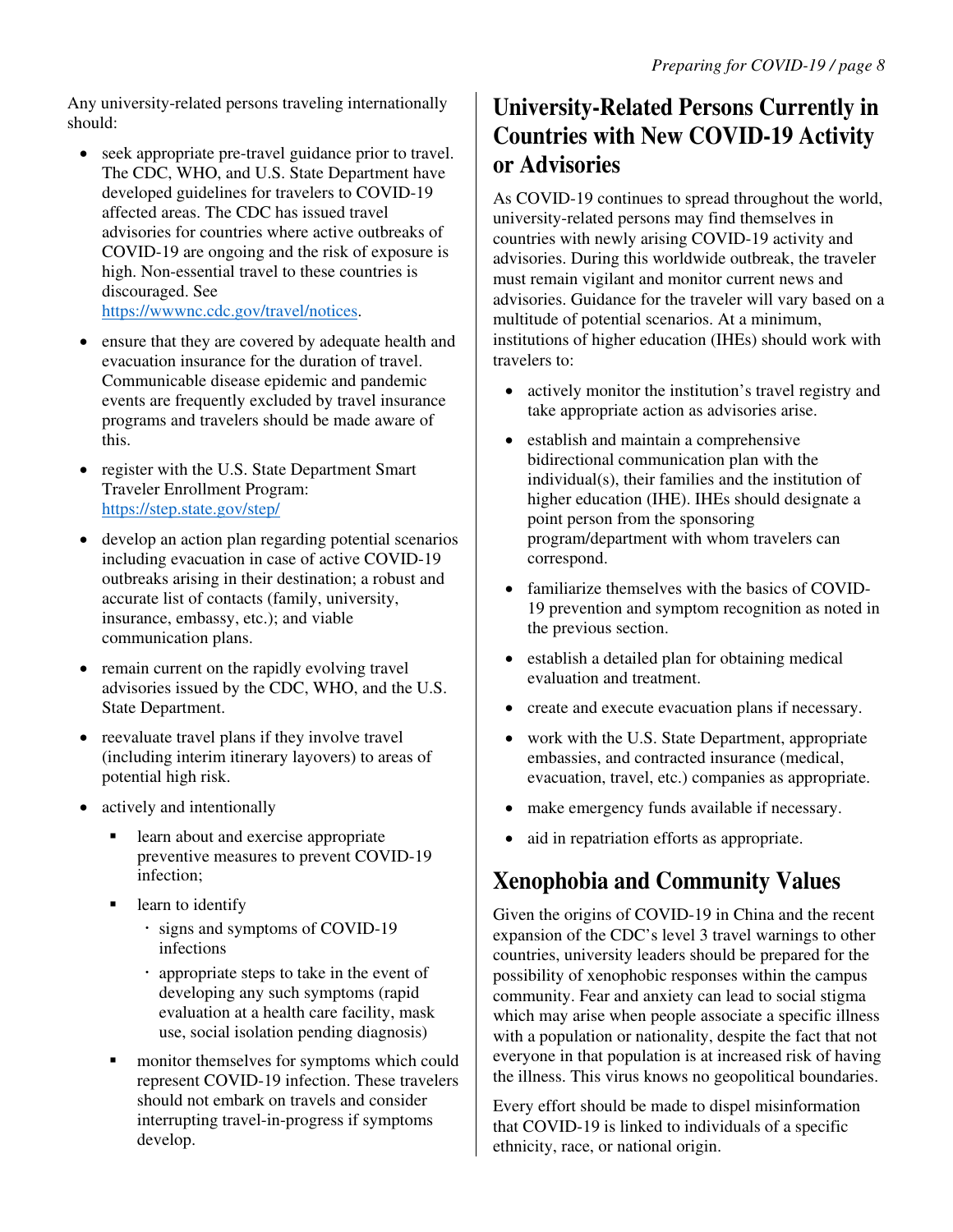To advance and support a healthy campus climate of inclusiveness, respect, and diversity:

- particularly among highly affected communities. • Deliver community-level messaging (preferably from someone at the highest levels of authority) that reinforces the university's shared values (e.g., mutual respect) within the context of the emerging threats. This is an opportunity for leaders to frame the current situation with a perspective that encourages respectful behavior, minimizes microaggressions and outright discrimination toward students, faculty/staff, and visitors from COVID-19 infected countries or perceived to be descendants from those countries. People of Chinese descent might also be unjustly blamed for "causing" this problem for the world. Be aware that attempts of using humor to defuse a tense situation may be interpreted as insensitivity,
- Messaging directly from senior leadership (e.g., President, Provost, Dean) will likely have the greatest effect with regard to campus-wide response.
- appropriate office at the university (e.g., office of • Encourage individuals who experience discrimination to report these experiences to the ombudsperson, equal employment opportunity, affirmative action, diversity/inclusion, etc.).
- Be aware of biases. In many countries, the wearing of surgical masks in public is a social norm, especially during cold and flu season. As such, campuses should keep in mind that the wearing of a mask by a community member should not be construed as a sign of infectiousness or an invitation to ridicule or avoidance.
- Don't limit travel histories or similar screenings only to individuals from a specific racial/ethnic background. Staff scripts should be explicit that such questions are being routinely asked of all patients; otherwise minority patients may interpret such questions as racial profiling.
- Avoid imagery that reinforces stereotypes (e.g., if using images of people wearing masks, avoid photographs that exclusively show Asian faces).
- Speak out against negative behaviors, stigma, and discrimination.
- Keep in mind that some community members might have friends and family still living in regions that are most heavily affected by the outbreak. Social stigma can worsen the fear and anxiety among these people who are already under stress. Offer support through the counseling center, chaplain's office, employee assistance program, or other similar resources. The

institutional office that supports international students and scholars will likely have a registry of foreign nationals from affected countries; that office is likely familiar to these individuals and can send targeted messages of support.

- Engage with stigmatized groups through channels that reach these communities.
- policy and messaging. • Leverage students to serve as advisory members to pertinent boards or committees to vet or contribute to

#### **Conclusion**

Much has been done to mobilize resources and expertise to protect the public health during the COVID-19 outbreak. This continues to be a fluid situation as new information and cases arise throughout the world. This is the window of time to evaluate current emergency plans and business continuity plans, educate and train the staff, stock supplies, and develop screening tools and clinical protocols.

 for campuses and a part of a larger plan for control of Preparing a response to COVID-19 should be a priority infectious diseases in college settings. This document serves as a supplement to the guidelines available through the CDC and WHO and as a companion document to ACHA's *Emergency Planning Guidelines for Campus Health Services: An All Hazards Approach*, available at <www.acha.org/EmergencyPlanning>.